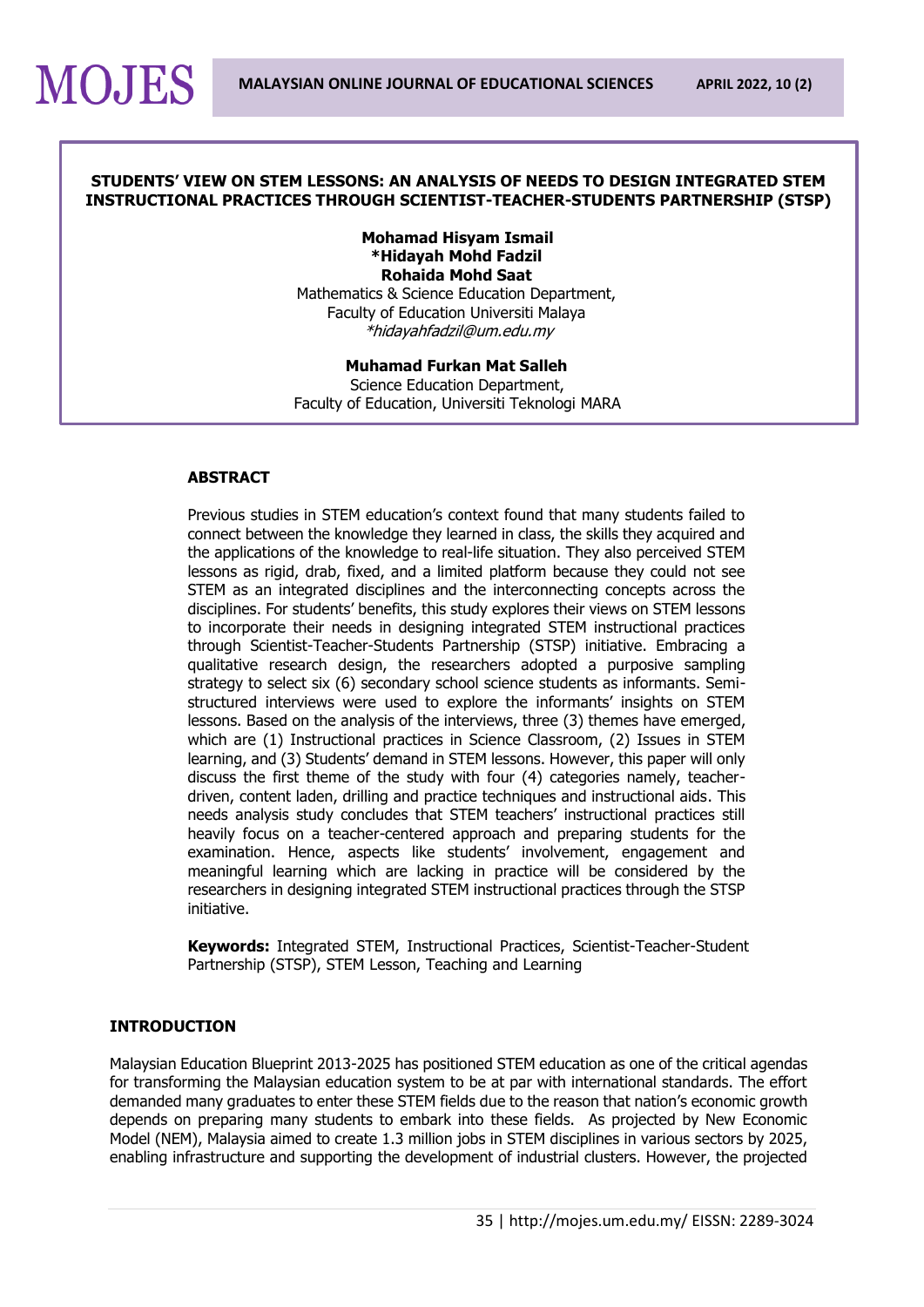goals and economic growth would face a significant distortion as Malaysia is experiencing shortfalls of 236,000 professionals in STEM-related fields (MOSTI, 2012). These shortfalls are the results of domino effects on the declining trend in the number of students choosing STEM-related subjects in recent years (Halim & Meerah, 2016). Only 42 percent of Malaysian secondary school students decided to do science. Furthermore, MOE has identified a 'worrying trend' where there is an approximately 15 percent increase in the number of students who have met and passed the requirement to enrol in science stream classes at upper secondary but chose not to do so (MOE, 2016).

**MOJES** 

Past studies showed that many students became uninterested and unmotivated to choose science and STEM subjects (Alan et al., 2019; Christensen et al., 2014; Frykholm & Glasson, 2005; Schwichow et al., 2016; Subotnik et al., 2010; Swarat et al., 2012). One of the most significant contributors to this problem is the way science subjects are taught in school, particularly the instructional approach employed by the teacher during the teaching and learning process. Alan et al. (2019) reported on the STEM teachers' incompetency, especially in using scientific inquiry and investigation to conduct handson activities and experiments that affect the quality of STEM learning. Schwichow et al. (2016) also reported the lacking pedagogical content knowledge of science teachers that contributes to these problems. Mohd Shahali et al. (2017) reported on teachers' lack of STEM knowledge and skills that affect them to be less critical, creative, and innovative. Abdullah et al. (2015) also highlighted that teachers face problems to integrate STEM with their students due to limited content knowledge even though they have participated in STEM training courses. They also struggled to engage and encourage students to be involved in the activities that they have designed. Sinatra et al. (2015) reported similar findings, where teachers had problems engaging and encouraging students to participate in STEM activities due to limited content knowledge. Consequently, students cannot solve problems, lack creative and critical thinking skills because they do not understand the context in which the STEM-related problems are embedded (Frykholm & Glasson, 2005).

Likewise, the study by Bunyamin and Finley (2016) revealed the findings where STEM teachers focused more on the theoretical aspect of STEM knowledge instead of its' practical implications. The 'routine' classroom practices which constricted to completing the syllabus and survival for the exams, hindered students' opportunity to be more critical and explore knowledge in a more authentic learning context. Most experiments are conceptualized, physical actions are imagined, chemical reactions and biological processes are described, or perhaps the students were given videos related to the concepts for them to watch. The findings also highlighted that students are not learning because the teachers tend to provide answers for the problem given rather than helping students to find the solution themselves. Students are told to memorize rather than be encouraged to find the answers on their own. There is no space for the students to apply their critical thinking to find the solution themselves out of their curiosities due to the time constraints. Most teachers were still comfortable adapting teacher-driven activities that cause students to lack opportunities to be more innovative, creative, and critical due to the lack of skills to integrate STEM in their science classroom (Ismail et al., 2019).

On the other hand, Saleh and Aziz (2012) reported that teachers' instructional practices in Malaysia were lacking interaction, whereby they did most of the talking and instructing while only several students contributed their views. Besides, science teachers were showing materials from a textbook. They conducted demonstrations and laboratory activities occasionally to verify the concepts taught in the classroom and explained some exercises given at the end of the textbook to familiarise students with examination questions (Saleh & Yakob, 2014; Saleh & Aziz, 2012; OECD, 2009). Teachers struggled to effectively practice students-centred lessons and reduce their domination in the class (Saleh & Liew, 2018).

To make sure STEM lessons are effective to be conducted, Ufnar and Shepherd (2019) suggested the strategic approach for the process of designing and planning instructional practice. It is crucial to make sure students experience lessons that provide them with a broaden perspective of the knowledge and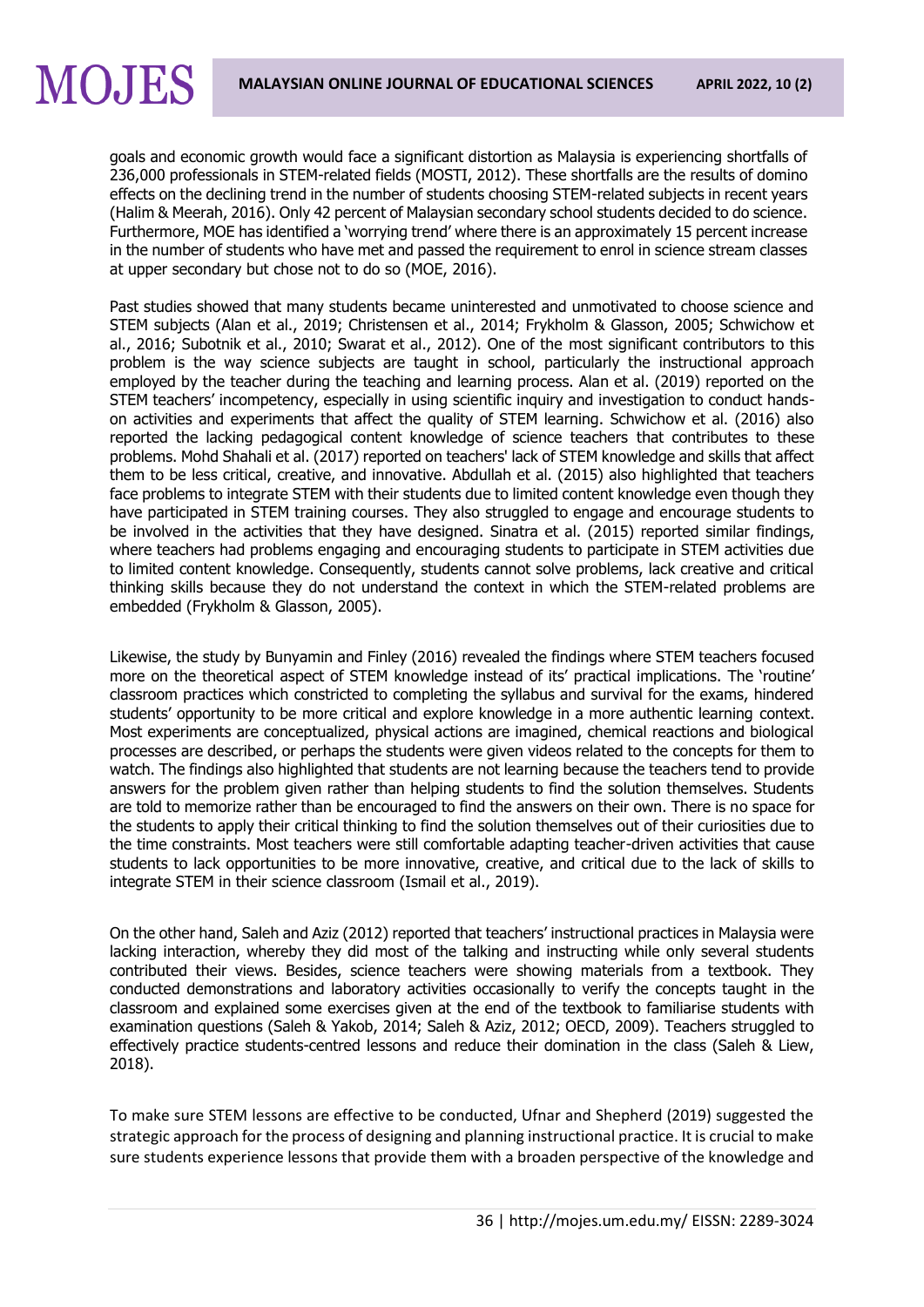# **MOJES**

its' connection to the real world. Therefore, establishing partnerships with the community of practice or experts in the STEM field is one of the effective initiatives that should be embraced. As such, the partnership could involve scientists where their expertise could be incorporated in designing STEM lessons for school students to learn science meaningfully. The STEM lessons could also be designed for students to enhance their scientific skills, higher-order thinking, and problem-solving skills based on the scientists' perspectives as STEM practitioners. The teachers could also benefit from this partnership through the process of upskilling and updating aspects related to the interdisciplinary approach to integrate STEM with the help of scientists. According to literature, the collaboration between science teachers and higher education or qualified scientists has become a common approach for science education reformation (Houseal et al., 2014; Wormstead, et al., 2002). Therefore, since this study is a part of a larger study that focuses on the analysis of needs from students' insights on STEM lessons prior to the designing of integrated STEM instructional practices through the STSP initiative, the researchers explore students' views to incorporate their needs for the STEM lessons. For the discussion of this paper, it is only focused to answer this research question: What are students' views on their teachers' instructional approaches during STEM lessons?

## **METHODOLOGY**

To explore students' views on the current STEM lessons specifically on teachers' instructional approaches, the researchers adopted a basic interpretive qualitative study for the research design. This strategy is appropriate for collecting rich information to address the research question. As Merriam (2009) stated, the purpose of qualitative research is to gain an understanding of the meaning that individuals construct, how they make sense of their world, and the experiences they have in it. Additionally, it enables participants to 'place a high value on context and process' as a result of their experiences (Lattrell, 2010). Thus, it is believed that exploring participants' responses regarding the current STEM lessons that they have experienced and also their need for meaningful instructional practices is the most appropriate technique to be used. These phenomena under study could only be explored using qualitative inquiry (Merriam, 2009). For the sampling technique, the researchers employed the purposive sampling technique (Creswell, 2009) for choosing participants to be involved in this study. Six (6) secondary science students have been selected to participate in this study. In choosing the participants, the researchers have set a specific criteria where the students must come from science stream classrooms and their age is 16 to 17 years old. These criteria are important to make sure that they have experience in STEM lessons and would be "knowledgeable informants" (Lincoln & Guba, 1985) for the researchers to gather as much data for this study. The primary source of data is verbal data, gathered through the interview process. The interview structure enables researchers to respond to participants' responses throughout the session, for example, by probing for clarification in order to develop a more complete understanding of the participants' emerging responses (Merriam, 2009). The interview adhered to a set of peer-reviewed and validated interview protocols. The interviews were conducted one-to-one by using the Zoom platform according to the time preferences of the participants. The researcher designated a specific time for participants to choose. The interview process took two weeks in total with six participants. The entire interview process was captured and recorded. The researchers analyzed the data using the constant comparative method (Merriam, 2009). All audio recordings were transcribed verbatim. After becoming familiar with the transcriptions' data, the data were read several times and then chunked and coded. The emergence of codes resulted in the emergence of categories and themes. Data collection and analysis processes were conducted iteratively until saturation was achieved (Patton, 2015) because information received from the participants started to become redundant (Merriam, 2009).

## **FINDINGS AND DISCUSSION**

From the analysis of the data, the researchers obtained many inputs based on participants' insights on STEM lessons prior to the designing of integrated STEM instructional practices through the STSP initiative for students' meaningful learning. Based on the analysis conducted, three (3) themes have arisen as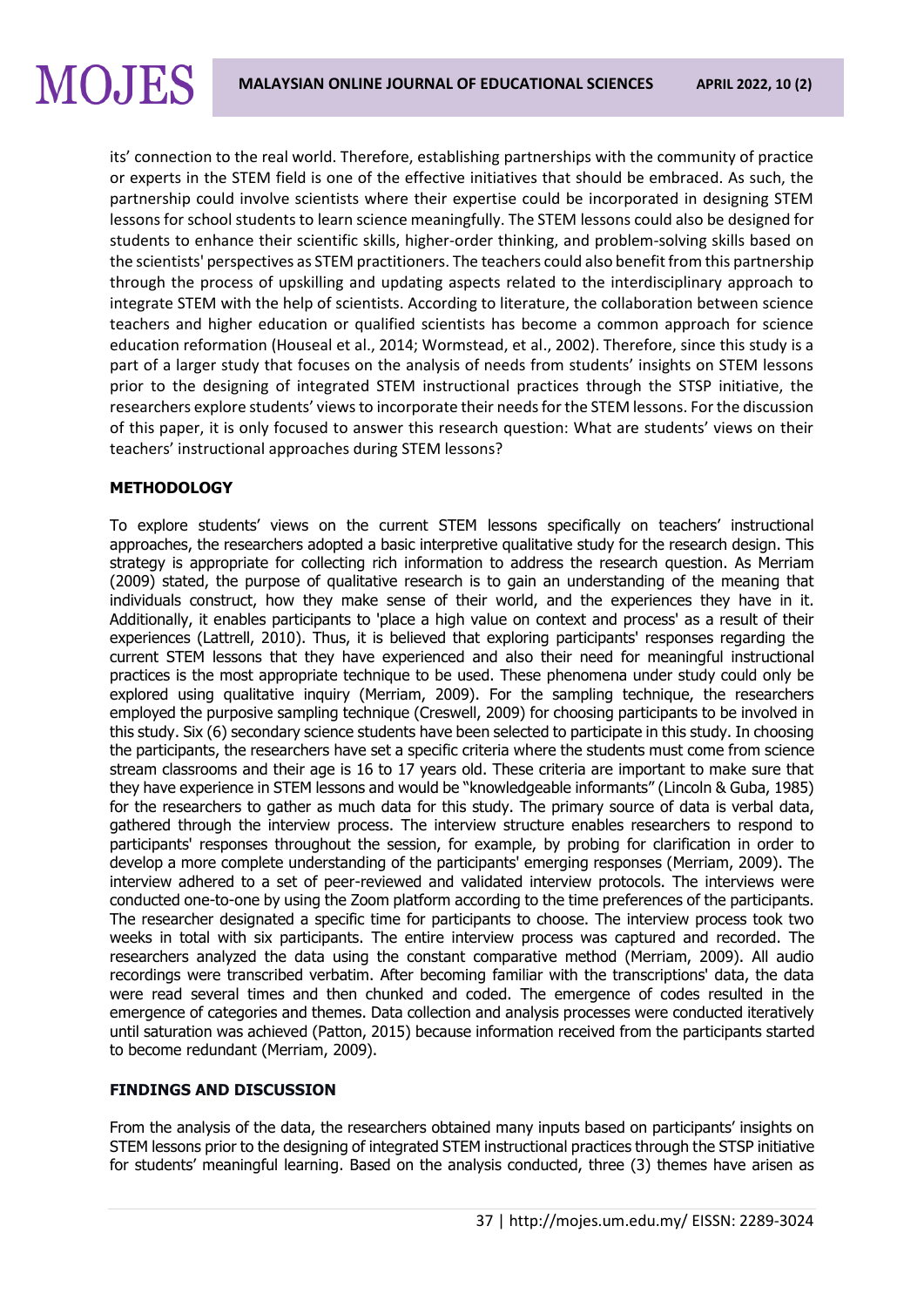students' views on the STEM lessons that they have experienced. These responses are important to be incorporated prior to designing the integrated STEM instructional practice, which are (1) Instructional practices in Science Classroom, (2) Issues in STEM learning, and (3) Students' demand in STEM lessons. However, for this paper, the researchers will only discuss the first theme of the study with four (4) categories under this theme namely, teacher-driven, content laden, drilling and practice techniques and instructional aids. The following sub-sections describe the theme and categories more extensively:

#### **Instructional Practices in Science Classroom**

This theme reflects the instructional practices used by the science teachers that the participants experienced. The instructional practices in the science classroom reflect all teaching methods, techniques and approaches used by their teachers during the teaching and learning process in Science and STEM lessons. Based on the participants' responses, four main categories have been classified under this theme namely: (1) teacher-driven, (2) content laden, (3) drilling and practice techniques and (4) instructional aids. The subsequent sub-headings will describe the four categories more extensively: Based on the pre-test and post-test scores, the statistics descriptive of students' achievement are presented in Table 2.

#### **Teacher-driven**

**MOJES** 

This is one of the aspects that were highlighted by all participants when it comes to science teachers' instructional practice. All participants mentioned that their teachers preferred using a teacher-centred approach during the teaching and learning process rather than embark on a student-centred approach. The participants even mentioned that they just do and follow what has been instructed by the teachers rather than taking time to explore more on the STEM activities conducted due to time constraints and also limited access to materials provided. The following excerpts showed the participants' concerns:

> …we have many STEM activities and projects. Basically, the **teachers will prepare the guidelines and we just follow the guidelines provided by the teacher**. It is like manual and procedures of activities that we have to follow. To me, I just follow the procedures and wait for the results.

> > (Participant A)

…and talking about the instructional approach of my teacher in science lesson, **most of the time the teacher will explain first** what are the STEM activities that we will do. Besides, the **teacher will write on board, what we have to** do within the time given and **we just follow what have been instructed**.

(Participant B)

…my **teacher controls the lessons**, and to me it's good because we have many boys in my class, haha. However, the limitation should be there, because talking about STEM activities, the element of exploration is important. Sometimes, **the teacher even explain first the concepts and observation that we will get** rather than give freedom to us experience and observe on our own. So I think this part need to be improved.

(Participants C)

…usually we only know to do any STEM activities on the day that we are in the lab. The **teacher will explain the activities** that we will conducted, and **talking about the procedures** about conducting the activities, the **teacher usually control the class** and also time for every activities. Means that, we do one by one together, and we keep reminded the time left for us before we do the second activity and so on.

(Participant E)

The participants also mentioned that they feel curious and excited when they conducted STEM activities. They have the intention to explore more on their own however the teachers do not allow them to do so due to a few reasons.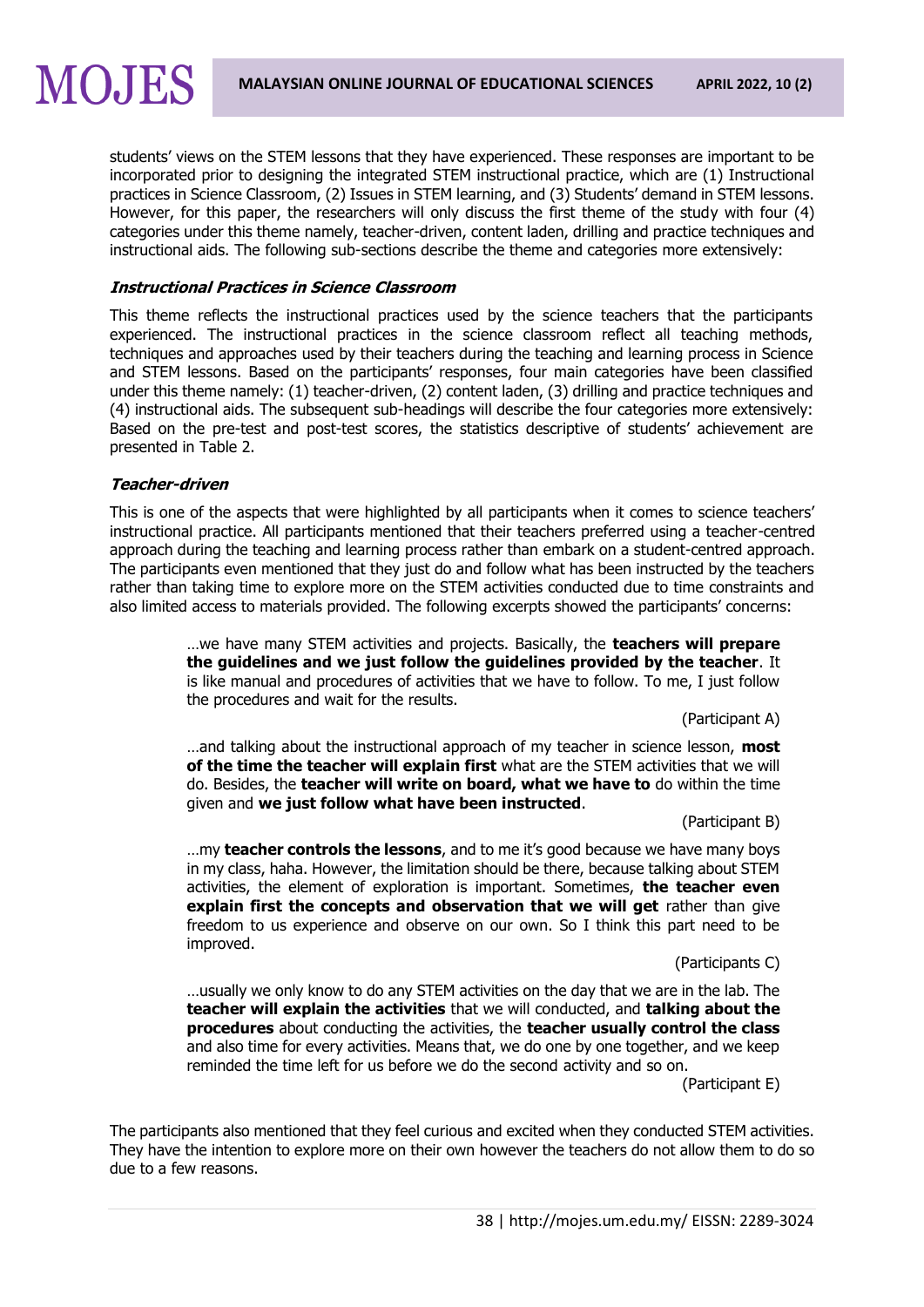…I want to explore more, because some activities really interesting for example when we have to prepare salt solution to just to make sure the egg is floating, I want to use different amount of salts to be dissolved in distilled water just to see is there any differences on the level of egg floating. **However, I cannot do that because the teacher said, just follow the procedure given** on the amount of salts that u need to dissolve and just report the observation that u have observed. This is sometimes the restriction that I cannot explore more. I don't know why I cannot do that. Maybe because of time allocation for the activity is limited.

(Participant A)

…of course sometimes when we observe something interesting through the activities, we tend to be excited and want to explore more. Like when we do parachute activities in physics class. Why the time taken is different when we use different length of thread for the parachute. Even **I have experienced being reminded by the teacher, just to follow the procedure**s given because I try to have more thread to carry the egg rather that use only 4 threads, hahahaha. Actually I want to explore, if I use more long thread to tie the parachute, is it the parachute floating longer than using only 4 threads but I can't.

(Participant B)

…**usually we just do what have been instructed**. And even the time is not enough for me to do more or explore more. Yes, sometimes we feel like to know more the concepts, the reasons why all these happen, but then due to the time, lack of preparation for us as well because **we only know to do that activities on that day, like I mentioned just now**. So we need time to read and understand the procedures. It's good if the teacher inform us earlier and we have time to read earlier and be more prepared in understanding the procedures and also what to do.

(Participant E)

As highlighted, most science teachers still heavily focused on teacher-driven activities for science and STEM lessons. The teachers sometimes do not give their students chances to design and to explore ideas or solutions for problems or tasks assigned. The time limitation, lacking trust for students to explore on their own and also poor lesson planning are the reasons why teachers are not comfortable using student-driven activities. Laopaisalpong (2011) and Plangwatthana (2013) in their studies highlighted that student-driven activities through integrated STEM lessons provide students with the experience of engineering design and technological knowledge and become STEM literate are capable of dealing with complex problems. However, if more teacher-driven activities are used in the science lesson, students will become lack critical thinking skills. Moreover, students also cannot solve problems due to a lack of exposure to complex problems (Frykholm & Glasson, 2005). On the other hand, it can also impose negative perceptions towards STEM-related subjects as stable, rigid, fixed, and a narrow platform for developing and constructing desirable identities (Holmegaard et al., 2014; Claudio, 2001). As learners failed to value and make connections between their prior knowledge, unable to make connections between Science disciplines, and skills they have learned through the subject, the learning is not meaningful (Gasiewski et al., 2012; Lou et al., 2011).

## **Content Laden**

**MOJES** 

This is the second category that emerged based on the analysis of participants' responses. This category explains how science teachers deliver the syllabus and curriculum to the students during teaching and learning in science or STEM classrooms. Most of the participants mentioned that their science teachers are really guided by the syllabus and sometimes the teachers are not flexible on explaining the extended concepts involve behind the topic covered during the lesson. The teacher even mentioned only focusing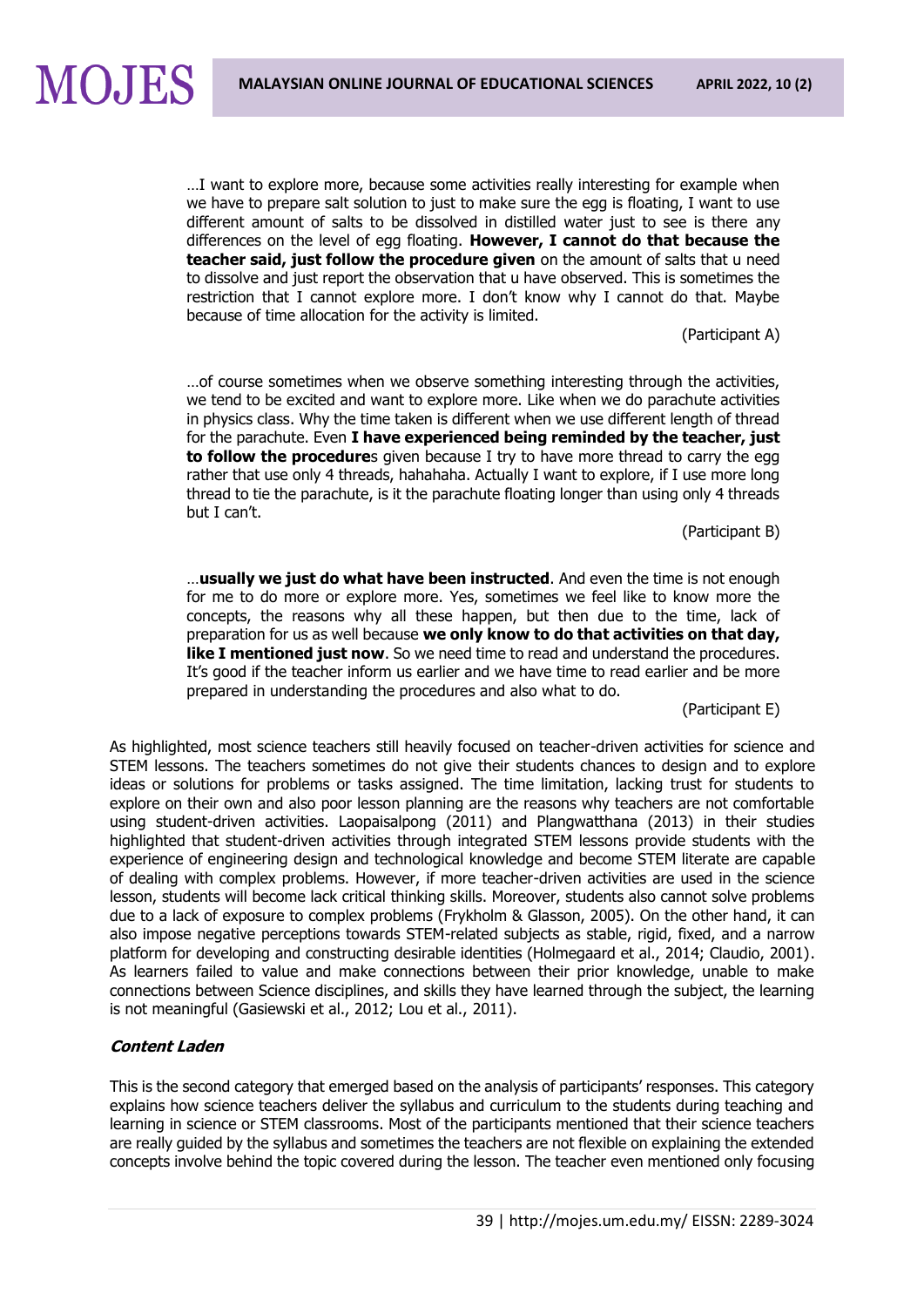

on the syllabus content and do not waste time to know more about the concepts. The excerpts indicated what the participants have highlighted:

> …like in my chemistry class. **the teacher always refers to the textbook and notebooks** during her teaching process. Might be she not confident with the syllabus because she also teaching other subjects in my friend's class. **She even reminds us many times, only to focus on the textbook and also the syllabus written on the textbook**. No need to read extra because she really concerns about the syllabus.

> > (Participant A)

…and talking about this, teacher should be more flexible on the example use to explain scientific concepts of the lessons. This is important for students to have better understanding. Don't use the same example given in the textbook because I also can read from textbook. **Teacher tends to use the same explanation and even example provided in the textbook**.

(Participant B)

I have experienced where my physics **teacher keeps mentioning just use and read from textbook**. The teacher even teaches and **explain using the same example in the textbook**. When I ask more especially related to application concepts, the **teacher always remind only to follow syllabus** and ask me to find the answer on my own.

(Participants E)

…and our main reference of course **textbook and syllabus from ministry**. But to me, teacher must be creative to plan the lesson rather than **spoon-feed students with the only content in the textbook**.

(Participants F)

Moreover, some participants even mentioned, their science teachers are too concerned about syllabus delivery or finishing the content of the lesson rather than concerned about students' understanding and knowledge acquisition.

> …and talking about this, the **teacher only use and refer to the topic in the textbook** and most of the time, we don't have enough time to finish the experiment or STEM activities because teacher needs around 30 minutes to discuss and explain the topic and she wants to finish on-time. **Sometimes, I want to ask some questions because I don't get it, but the teacher keep mentions to read on my own just to make sure she can finish all syllabus** on time.

> > (Participant B)

…I think, the **teacher wants to finish the syllabus rather than asking or concern about our understanding**. That' why I don't like physics because I don't understand many things. The lessons also not interesting.

(Participants E)

Of course, to make sure **all content and syllabus are delivered**. That's why **sometimes students do not understand** on certain topics because **teacher is**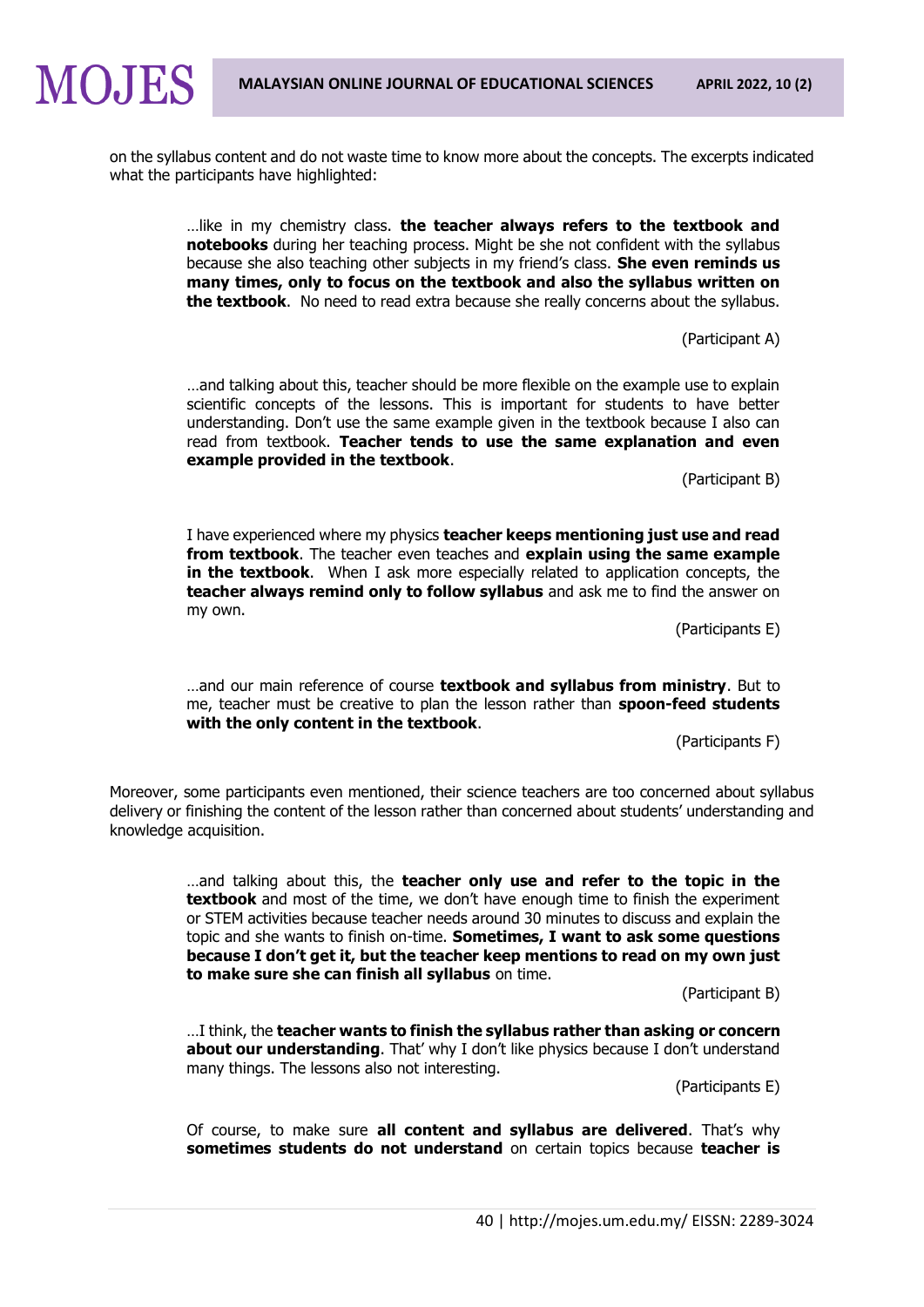**rushing to finish up the syllabus**. And this is always happen if the class cancel or cannot be conducted due to many reasons from the teachers and school.

(Participants F)

Ismail et al., (2017) reported that many teachers were too comfortable to depend on content and materials provided by the ministry rather than challenge themselves to come out with interesting science lessons. The consequence of this can cause students to lack of chances to explore more on the concepts learned, lack of innovative, creative, and critical thinking skills due to no spaces for the students to apply their STEM skills and find the solution themselves out of their curiosities due to way how STEM lesson was planned (Ismail et al., 2019). Moreover, Saleh and Aziz (2012) in their study on Science instructional practices in Malaysia have reported science teachers to tend to show all materials from a textbook and teachers did most of the talking and instructing rather than concerning about students' understanding of the lesson taught. Laboratory activities were conducted just to verify the concepts taught during the science lesson and not because of providing a platform for students to explore and develop understanding and scientific skills. On top of that, the concern is more on familiarizing students with examination questions rather than having a platform for students to experience hands-on activities and strengthen their scientific concepts (Saleh & Yakob, 2014; OECD, 2009).

## **Drilling and Practice Technique**

**MOJES** 

This is another aspect highlighted by most of the participants when they mentioned their science teachers' instructional practice during science and STEM lessons. Based on their responses, the teachers tend to ask students to memorize the important keynotes and sentences rather than to understand the whole concepts of science that they have been taught. Moreover, students are trained to familiarize themselves with the questions and exercises that can help them to score for their examination. The teacher was even more focused on drilling the students on the technique on how to answer the questions rather than concerning students' conceptual knowledge through the lessons delivered. The following excerpts reflected what participants have highlighted:

…and for the discussion of the activities, usually the teacher will provide us the answer and ask us to **memorise the important words that actually give marks to the questions** that being asked. We have to remember the differences on how to write inference, hypothesis and conclusion. Because **if we don't follow the real technique to answer, we will not get any marks**.

(Participant C)

…talking about discussion of the questions provided during activities, usually after we share our answers, the **teacher will write the correct answer and we were asked to memorise the answers**. The teacher wants us to **familiarise with the answer and the technique on how to get marks** on when answering for the examination. This is more important during the discussion of the questions given.

(Participant D)

To me, at the end, the result for examination is more important than understanding everything, hahaha. And that's why the **teacher more emphasize on training us on how to tackle what questions ask and the right to write the answer**. Yes, my science teacher really emphasizes on **practicing and drilling technique for me to memorise and familiarise with the questions** that always being asked for specific topics.

(Participants E)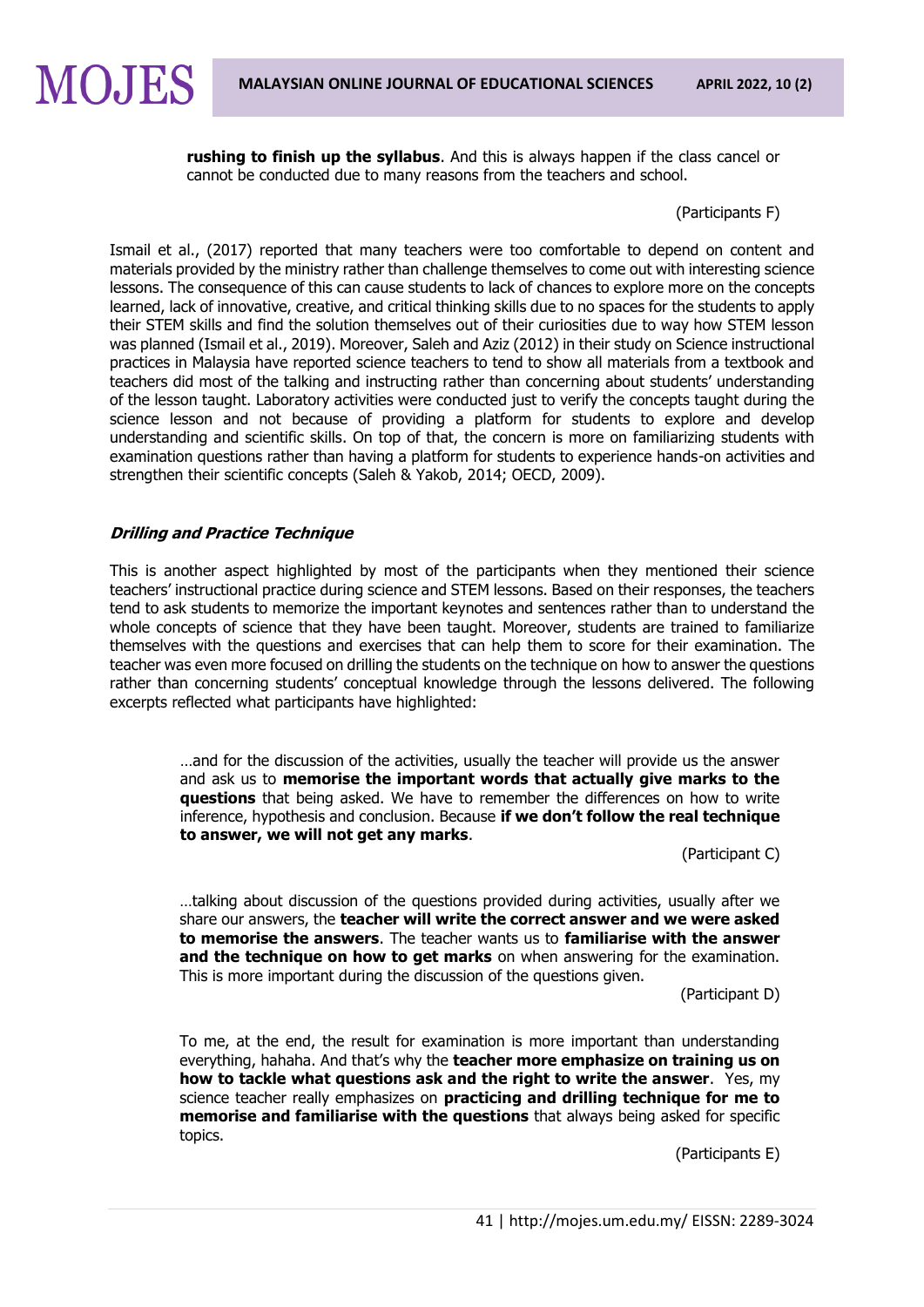

…while doing STEM activities, the concepts involved need to be explained based on topics of the lesson. I still remember, the teacher gave us set of past year questions and **we need to analyse the type of questions that usually appear** for that particular lesson. Then, from there, **we will given the technique on how to answer and also were asked to memorise word by word the correct answer** in order to get full marks for that question.

(Participants F)

When the researchers try to explore more and asked specific examples of the drilling technique that they experienced, these were their responses:

…for example like if we want to **write the hypothesis**, we have to **write the sentence with 'the more…, the more…, or the higher…, the higher or the higher…, the lesser…**, depending on the experiments that we conducted. To me, I don't understand why it's compulsory to write the sentence of hypothesis like these. But I must write like these. If not, I will not get any mark.

(Participants C)

…erm like **when you give the inference, the compulsory term to be used is 'because'.** Because means you explain something and **if the term 'because' is not presence in the inference, then no marks for the inference** even though you are explaining the reason of it. This is what the teacher trained us.

(Participants E)

Actually many things and I can't remember all… erm, like when drawing graft, so there must be a title and the **tittle need to be underlined**. For calculation, at the end **we must make sure the unit must be written**, **if the answer is correct but no unit, then we will not get full mark** and even **sometimes not getting marks at all even though the answer is correct.** So we need to memorise and familiarise with all these important aspects.

(Participants F)

As mentioned by the literature, most teachers have implemented this technique without realizing it they are using this technique in their teaching and learning process (Blasingame & Bushman, 2007; Yenice, 2013). Teachers tend to use this technique because they believe the drilling and practice technique enables students to grasp and master more effective concepts, principles and procedures (Tasir & Wahab, 2000). However, Kani and Sa'ad (2015) highlighted that this technique can cause students to rely on memorization alone to pass for examination, rather than truly comprehending the whole conceptual science knowledge. Besides, if learning becomes too predictable, students may lack mastering skills that they are expected to acquire. They may simply be memorizing based on what has been drilled by their teachers, which may present difficulties later on when attempting to complete more complex tasks or learn more advanced lessons. Moreover, since STEM learning requires students to be independent in exploring the knowledge and skills based on activities that they have conducted, thus, the students may feel difficulty in completing tasks on their own as they are too relying on their teachers to show and train them for getting the correct answer (Ismail et al., 2019).

#### **Instructional aids**

This is the last category highlighted by participants under the theme 'instructional practices in Science classroom'. This category explains the instructional aids used by their science teachers during teaching science and STEM lessons. Based on the participants' responses, their teachers use different types of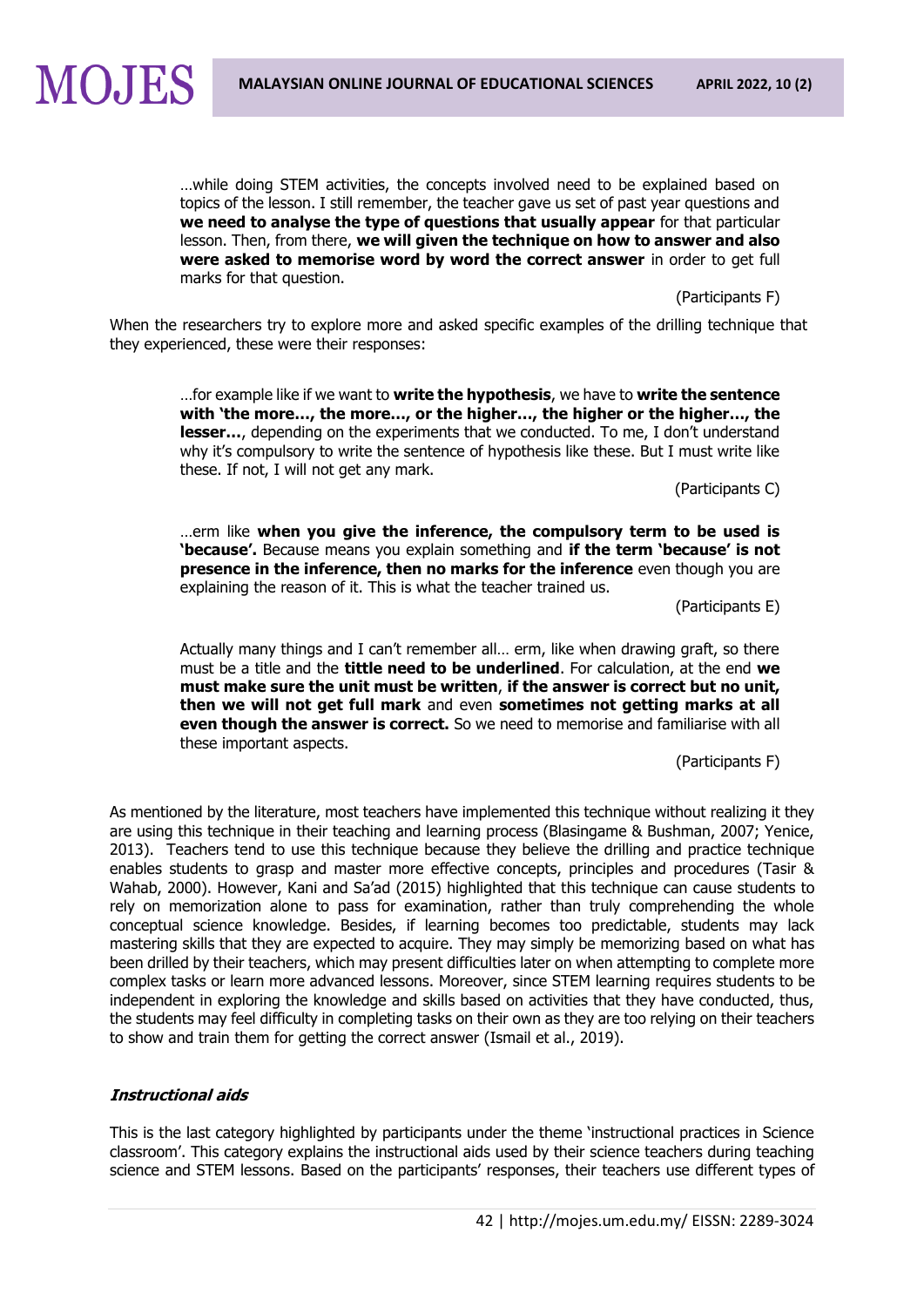instructional aids in delivering the lesson to the students. Some participants even mentioned that the instructional aids that suppose to help the lessons to become more interesting, however not effective and not even help to make them more understanding. The following excerpts showed their responses:

My science teacher use LCD and slide show. **Most of the lesson, she uses slide show**. And frankly speaking, **sometimes I don't focus on the lesson** because she's keep talking and explaining just depending on sentences on slide

(Participants A)

Basically, my teacher will stand in the middle at front class and **holding textbook to explain**. During conducting activities, we will depend on our exercise book, or any handouts provided by the teacher. **She's rarely hold any marker pen only when it is needed to write important terms or sentence** on board.

(Participant B)

My teacher **sometimes show video to the students** especially during the beginning of the lesson. Usually like youtube videos. However, I think teacher can utilise other learning materials to make sure students get interested and more easy to understand everything. Not just only depending on youtube videos.

(Participant C)

**My teacher use powerpoint slide**. The slide is **not interactive, not colourful and wordy.** There are many content and long sentences on slide. But everything there and we have to focus. Sometimes we **cannot focus because we feel sleepy** in class.

(Participant D)

The researcher even ask further why the instructional aids used by teachers are not effective and these are their responses:

In my personal opinion, when **she's too depend on slideshow**, she tends to talk many things and the **class become dry because it is like one way interaction**.

(Participants A)

To me because of **lack of interaction**. We were asked to do activities and answering questions on book or handouts provided. Besides, during discussion, every group will present the answer and we were asked to write the answer if we didn't get the correct answer.

(Participants B)

Because the **video is just for the beginning,** not explaining about the whole concept. Besides, **element interaction between teacher and students are limited** and the **students' engagement also not at the best level** because there's **no activities or learning materials that can spark our interest.**

(Participants C)

…erm… to me because the **teacher too depends on slide**. The **slide also very dry** like I mentioned just now and the **interaction also very limited** because teacher has to cover many things and to make sure syllabus are covered.

(Participant D)

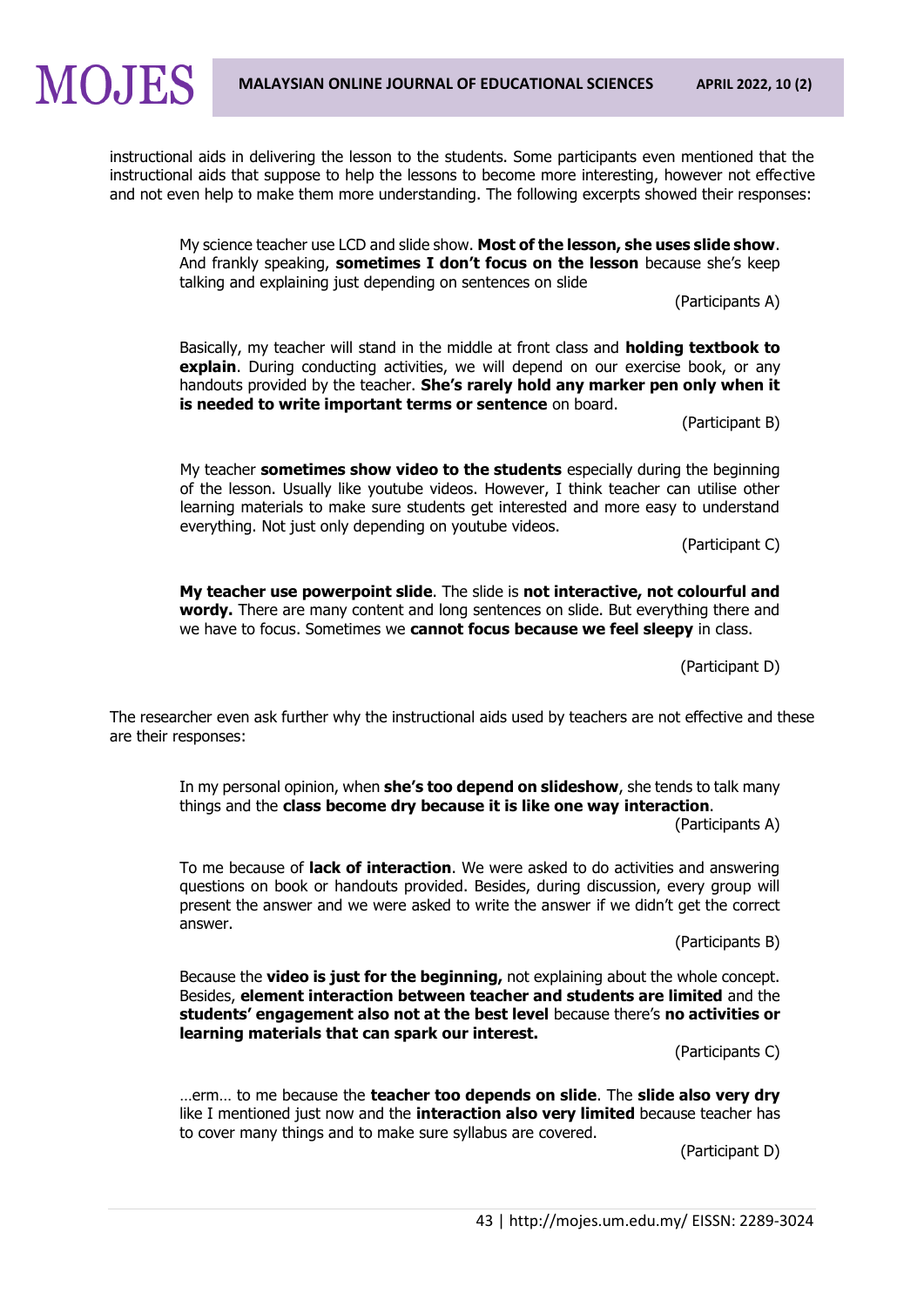## MOJES

To create authentic learning and meaningful experiences for the students are the most challenging aspect during the teaching and learning process. Even though the teachers use different types of instructional aids, however, if it is not fully utilised and the teachers' pedagogical approach is not good, the lesson is not effective as well. Mohd Shahali et al. (2017), highlighted the issue of the pedagogical approach in teaching STEM where they mentioned, even though the teachers are equipped with training and exposure to STEM knowledge, however, it is still not enough due to time allocated for the courses was limited. On top of that, if the instructional aids used by the teacher is also not effective, this is extremely worrying because it may deplete students' participation in learning by providing them with no impact on learning while simultaneously causing them to be uninvolved. Dinc (2011) and Bose et al. (2013) also asserted that ineffective teaching aids in school can impair students' learning processes, particularly in the area of science conceptual knowledge. To avoid such problems, the teacher must equip themselves with enough and proper training not only on pedagogical approaches but also on preparing and utilizing the instructional aids for students' meaningful learning. It has been proven in numerous studies that students' meaningful learning increases motivation to learn and students' academic achievement (Hodges, 2015; Nilson, 2016; Theobald et al., 2020).

## **CONCLUSION**

In conclusion, it is believed that teachers play a very important role during instructional practices in Science and STEM lessons. Scientific knowledge and concepts, the acquisition of students' scientific and STEM skills and also the independent learning process through element exploration while conducting activities are really depending on teachers' instructional practice. The lesson must be planned carefully in order to help students on achieving the outcomes of the lesson. Besides that, since this is a need analysis study that focuses on students' views during STEM lessons, therefore, the findings gathered are the aspects that are important to be considered for designing the instructional practices. The 'needs' from other parties which are scientists and science teachers also will be gathered and going to be assembled before the process of designing integrated STEM instructional practices through the STSP initiative take place.

#### **REFERENCES**

- Abdullah, Z., Haruzuan, M. N., Abdul Shukor, N., Atan, N. A., & Abd Halim, N. D. (2015). Enriching STEM curriculums with integration of MIT BLOSSOMS and Higher Order Thinking Skills (HOTS). 2014 IEEE 6th Conference on Engineering Education, 111–116. <https://doi.org/10.1109/ICEED.2014.7194698>
- Alan, B., Zengin, F. K., & Keçeci, G. (2019). Using STEM Applications for Supporting Integrated Teaching Knowledge of Pre-Service Science Teachers. Journal of Baltic Science Education, 18(2).
- Blasingame, J., & Bushman, J. (2007). Teaching writing in middle and secondary schools. Upper Saddle River, NJ: Pearson.
- Bose, K., Tsamaase, M., & Seetso, G. (2013). Teaching of science and mathematics in preschools of Botswana: The existing practices. Creative Education, 4(7), 43-51.
- Bunyamin, M. A. H., & Finley, F. (2016). STEM education in Malaysia: Reviewing the current physics curriculum. Paper presented at the International Conference of the Association for Science Teacher Education, Reno, NV.
- Claudio, L. (2001). Reaching out to the next generation of scientists. Thought & Action, 17(1), 77-86.
- Creswell, J. W. (2009). Research Design: Qualitative, Quantitative, and Mixed Methods Approaches (3rd Edition; 978-1-4129-6557-6, Ed.).<https://doi.org/10.2307/1523157>
- Dinc, B. (2011). Designing Quality Educational Materials for Preschool Children: Opinions and Practices. International Journal of Learning, 17(10).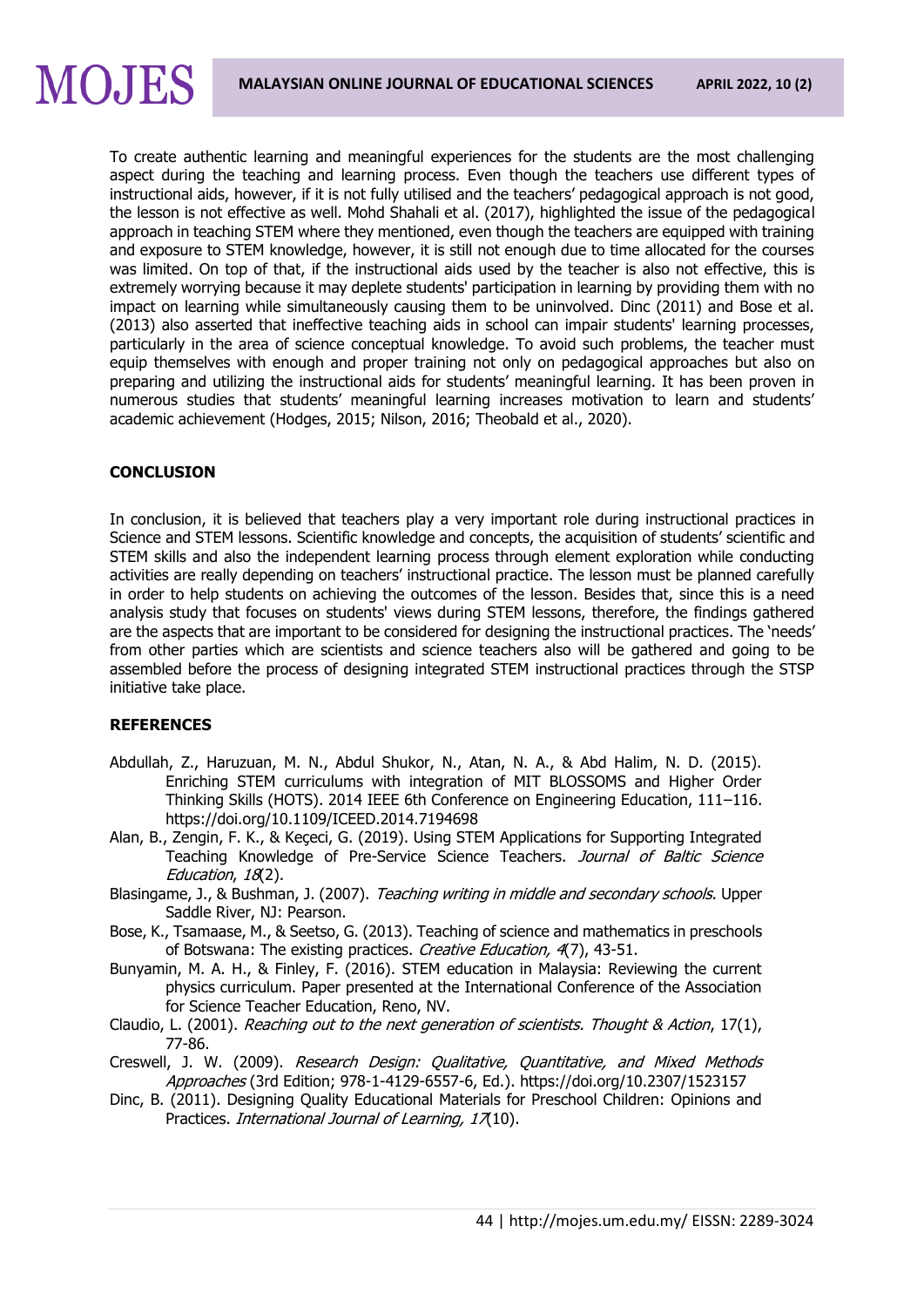

- Frykholm, J., & Glasson, G. (2005). Connecting science and mathematics instruction: Pedagogical context knowledge for teachers. School Science and Mathematics, 105(3), 127-141.
- Gasiewski, J. A., Eagan, M. K., Garcia, G. A., Hurtado, S., & Chang, M. J. (2012). From gatekeeping to engagement: A multicontextual, mixed method study of student academic engagement in introductory STEM courses. Research in Higher Education, 53(2), 229–261. doi:10.1007/s11162-011-9247-y
- Halim, L., & Meerah, T. S. (2016). Science education research and practice in Malaysia. In M. H. Chui (Ed.), Science education research and practice in Asia: Challenges and opportunities (pp. 71–93). Singapore: Springer.
- Hodges, L. C. (2015). Teaching undergraduate science: A quide to overcoming obstacles to student learning. Sterling, VA: Stylus Publishing.
- Holmegaard, H. T., Madsen, L. M., & Ulriksen, L. (2014). "To Choose or Not to Choose Science: Constructions of Desirable Identities among Young People considering a STEM Higher Education Programme." International Journal of Science Education 36 (2): 186-215. doi:10.1080/ 09500693.2012.749362
- Houseal, A. K., Abd-El-Khalick, F., & Destefano, L. (2014). Impact of a student–teacher–scientist partnership on students' and teachers' content knowledge, attitudes toward science, and pedagogical practices. Journal of Research in Science Teaching, 51(1), 84-115.
- Ismail, M. H., Salleh, M. F. M., & Nasir, N. A. M. (2019). The Issues and Challenges in Empowering STEM on Science Teachers in Malaysian Secondary Schools. International Journal of Academic Research in Business and Social Sciences, 9(13), 430-444.
- Ismail, M.H., Abdullah, N., Salleh, M. F. M., Ismail, M. (2017). Higher Order Thinking Skills (HOTS): Teacher Training and Skills in Assessing Science Learning. Advanced Science Letters, 23(4): p. 3259-3262.
- Kani, U.M., & Sa'ad, T.U. (2015). Drill as a Process of Education. European Journal of Business and Management, 7, 175-178.
- Laopaisalpong, W. (2011). A study of the problem solving ability and the interest in mathayomsuksa III student through the problem solving method and the teacher's manual. Master thesis, Master of Education Degree in Secondary Education, Graduate School, Srinakharinwirot University, 2011.
- Lattrell, W. (2010). Qualitative educational research readings in reflexive methodology and transformative practice. New York, NY: Routledge.
- Lincoln, Y., & Guba, E. (1985). Naturalistic inquiry. Beverly Hills, CA: Sage.
- Lou, S. J., Tsai, H. Y., & Tseng, K. H. (2011). STEM Online Project-Based Collaborative Learning for Female High School Students. Kaohsiung Normal University Journal, 30, 41-61.
- Merriam, S. B. (2009). *Qualitative Research: A Guide to Design and Implementation* (Second Edi). San Francisco: Josey-Bass.
- Ministry of Education Malaysia (MOE). (2016). Implementation Guide for Science, Technology, Engineering, and Mathematics (STEM) in Teaching and Learning. Putrajaya: MOE
- Ministry of Science, Technology and Innovation (MOSTI). (2012). Science and Technology Human Capital Roadmap: Towards 2020. Putrajaya: Malaysian Science and Technology Information Centre, MOSTI.
- Mohd Shahali, E.H., Ismail, I., & Halim, L. (2017). STEM Education in Malaysia: Policy, Trajectories and Initiatives, Asian Policy Research, 8(2): 122-132.
- Nilson, L. B. (2016). Teaching at its best: A research-based resource for college instructors (4th ed.). Hoboken, NJ: John Wiley.
- OECD. (2009). Creating Effective Teaching and Learning Environments: First Results from TALIS. Paris: OECD Publishing.<https://doi.org/10.1787/9789264068780-en>
- Patton, M. Q. (2015). Qualitative Research & Evaluation Methods (4th Edition). California: Sage Publications, Inc.
- Plangwatthana, R. (2013). STEM education and instructional management in earth, astronomy and space. *IPST Magazine*, vol.42, no. 185, pp. 19-22.
- Saleh, S., & Aziz, A. (2012). Teaching Practices Among Secondary School Teachers in Malaysia. Paper presented at 2012 2nd International Conference on Education, Research and